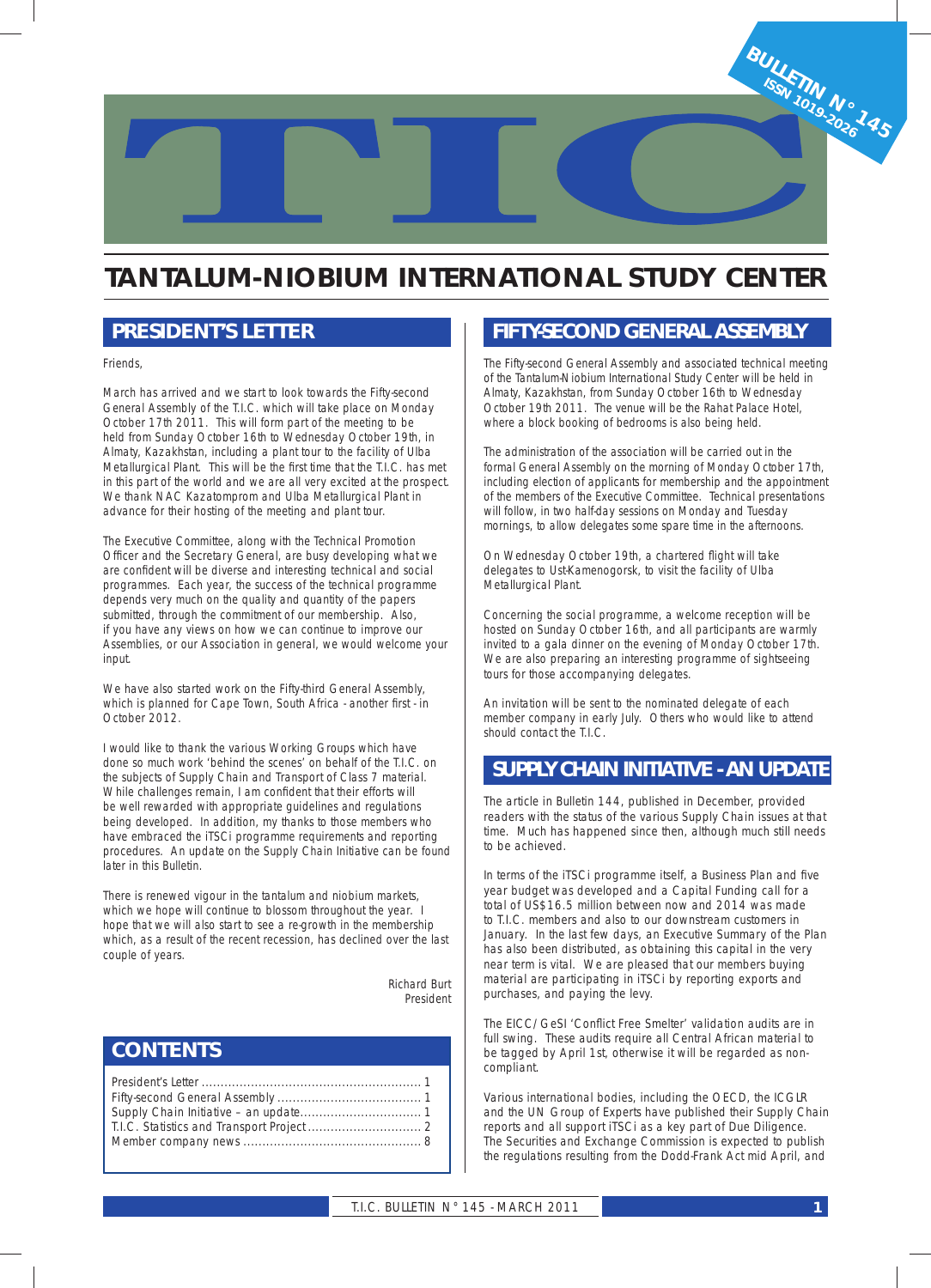we anticipate these will closely follow the principles set out in the OECD Guidelines.

In Central Africa itself, the mining suspension imposed last September on the three eastern Provinces of the DRC was lifted on March 10th, and a new Code of conduct agreed. Unfortunately, however, without iTSCi in place, there will be no legitimate production from there, and that in Katanga will stop prior to April 1st. Rwanda has published new Regulations, and they expect to have iTSCi tagging covering 80% of production by April 1st, although they, too, require additional donor funding to extend the roll-out to the artisanal sector (which covers much of tantalum production).

Will iTSCi wither, or will it proceed, and ensure legitimate Central African material is accepted in the marketplace? Without a capital infusion, unfortunately the former, so the 'crunch-time' is upon us.

### *T.I.C. STATISTICS AND TRANSPORT PROJECT*

This article is taken from the paper given by Mr Ulric Schwela, Technical Promotion Officer of the T.I.C., on October 5th 2010, as part of the Fifty-first General Assembly held on the shores of Lake Tahoe, Nevada, U.S.A.

### *STATISTICS*

The first topic of this paper is the T.I.C. statistics, including: • collection method

• overview of the latest figures compared to previous years

#### **COLLECTION METHOD**

The T.I.C. gathers data on the niobium and tantalum industries to show the main trends in niobium and tantalum production and consumption. These data are considered to cover the majority of the industry.

Key features of the statistics collection include:

- data come from T.I.C. members and a small number of nonmember companies;
- for confidentiality, the data are reported directly to an independent collector (HLB Belgium);
- the independent collector provides the T.I.C. with an aggregate report;
- the T.I.C. issues the report to the members and reporting companies;
- the data rely on the good will and co-operation of the reporting companies.

Collection requests are issued quarterly, to facilitate a routine and timely response; results are then circulated as soon as available.

#### **STATISTICS OVERVIEW**

The statistics collected on production and trading of raw materials and shipments by processors over the past year are reviewed in comparison with the statistics for the previous six years.

Up until 2008 the T.I.C. only reported results for the two sixmonth periods January-June (H1) and July-December (H2), except for capacitor producers' receipts where figures have always been reported quarterly. Beginning in 2009 the T.I.C. has been reporting all figures quarterly.

However, for comparability with previous years, the figures presented here still have to be shown in six month periods.

### *TANTALUM*

#### **PRIMARY PRODUCTION**



*Figure 1: Tantalum primary production ('000 lb Ta<sub>2</sub>O<sub>5</sub>)* 

One of the companies that must report its figures before the results can be released failed to do so for the fourth quarter of 2008, hence no data is available for 2008 H2. The value shown in the graphs for 2008 H2 is an estimate. It has been assumed that the figures for that period lie half-way between 2008 H1 and 2009 H1. This assumption is believed to be conservative given that production cut-backs only began in the last month of that six-month period.

The most significant occurrence is that tantalum concentrate stopped being the primary source of tantalum in 2009 H2. As a proportion of total production, tantalum concentrate declined from 72% in 2008 to 45% in 2009 and accounted for only 35% of total production in 2010 H1. Tantalum is currently being obtained mainly as a secondary element from columbite (37%), and also from tin slag (28%).

This is due to the then three biggest tantalum mines closing in the period December 2008 to April 2009. The new major producers increased their production in 2010 to meet demand.

For the period July 2009-June 2010, the year-on-year change has seen a 42% drop in total production, mainly due to the 67% fall in tantalum concentrate. While tin slag also declined 20%, other concentrates have picked up 4%.

#### **PROCESSORS' RECEIPTS**



*Figure 2: Tantalum processors' receipts ('000 lb Ta<sub>2</sub>O<sub>5</sub>)* 

Processors' receipts peaked in 2008 just as the global recession was about to bite, the following 2009 figures saw the lowest receipts since 2002. This has to an extent been reversed in the first half of 2010, with total receipts growing 26% and primary raw materials up 42%, albeit from the low point of 2009.

In concert with the primary production figures, primary raw materials account for a lower proportion of total receipts, although still 65%.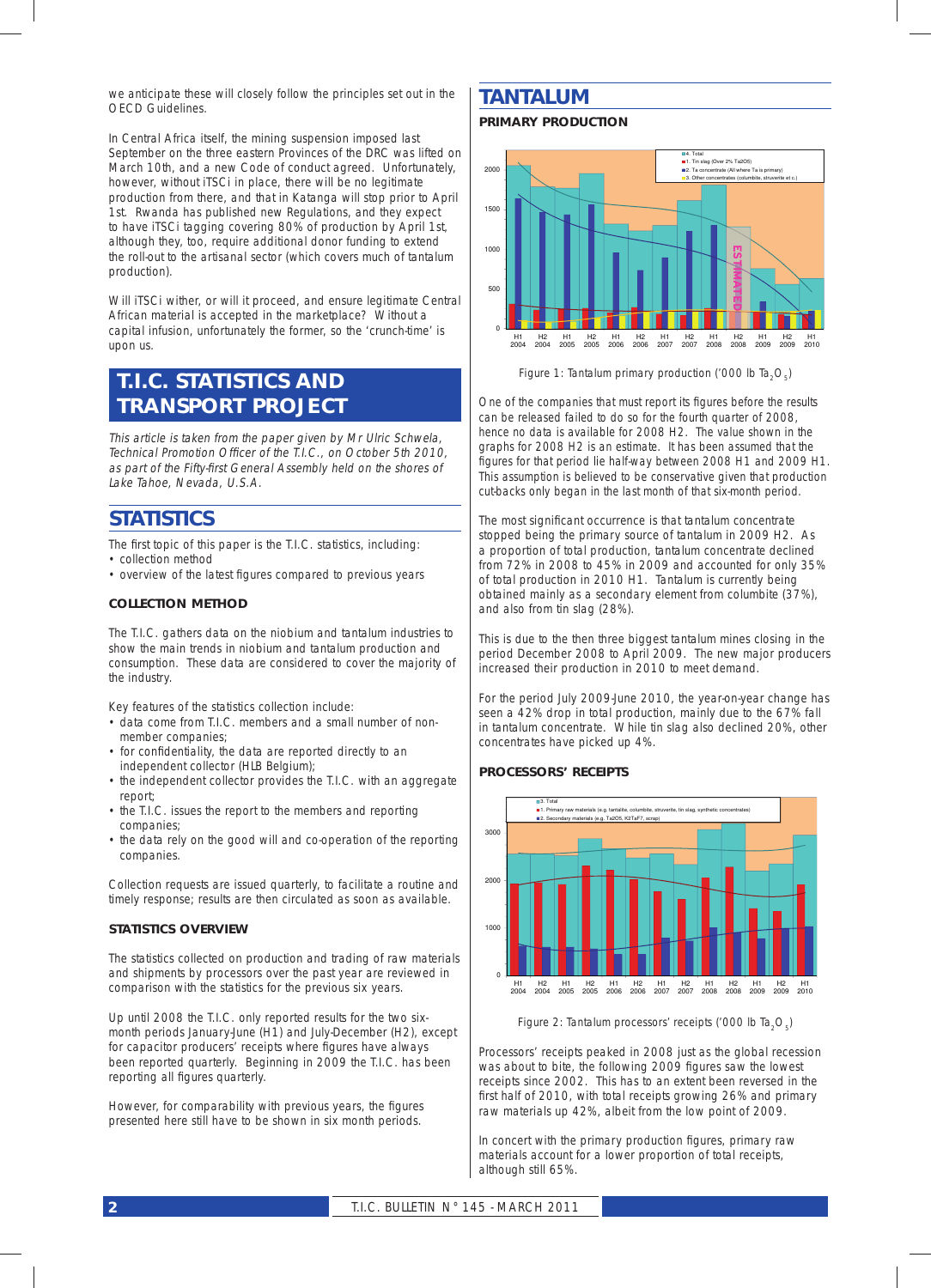Year-on-year primary raw materials have declined 12% and secondary materials climbed 20%, to result in an overall dip of just 2% for the total receipts.



*Figure 3: Tantalum total primary production versus processors' receipts of primary raw materials ('000 lb Ta<sub>2</sub>O<sub>5</sub>)* 

The 2006 Greenbushes mine closure resulted in a big dip in production, where total primary production only matched 59% of primary raw material receipts. By the end of 2007 this disparity had gone and production and receipts were at parity.

The 2008-2009 closure of the Wodgina, Marropino and Tanco mines resulted in a halving of total primary production which only provided for 56% of receipts in early 2009. Over the past year primary production has remained stable, while primary raw material receipts climbed 26% in the past six months, meaning that primary production now only accounts for 33% of receipts. Clearly production is entering the supply chain from outside the T.I.C. membership of which the T.I.C. has no information.

#### **PROCESSORS' SHIPMENTS**



*Figure 4: Tantalum processors' shipments ('000 lb Ta)*

A year ago tantalum chemicals had overtaken capacitor-grade tantalum powder as the main product shipped by processors. This proved to only be momentary although capacitor-grade tantalum powder is now only barely ahead at 24% of total shipments, followed by mill products at 22%. Next are tantalum chemicals at 18%, metallurgical-grade powder at 17% and tantalum ingot at 12%, with the niche product being tantalum carbide at 7% of the total.

Year-on-year changes show a modest rise in mill products of 3% while tantalum carbide has seen no change. Tantalum ingot has dipped slightly down 2%, followed by capacitor-grade tantalum powder losing 9%. The biggest change has been the 22% drop in tantalum chemicals, giving an overall decline of 10% in processor shipments to a level comparable to 2004/2005.



*Figure 5: Tantalum processors' shipments in 2004 and 2010 H1*

While the total processor shipments of today are the same as in 2004, the make-up has clearly changed with both capacitorgrade tantalum powder and tantalum carbide providing a smaller share. The difference has primarily been taken up by tantalum ingot, metallurgical powder and mill products, and, to a lesser extent, by tantalum chemicals.



*Figure 6: Tantalum processors' shipments – different scale ('000 lb Ta)*

That the capacitor-grade powder shipments are no longer the preponderant tantalum product can be seen in the above graph, as capacitor powder is now of the same order of magnitude as the other products and no longer off the scale.



*Figure 7: Tantalum processors' receipts versus processors' shipments ('000 lb Ta2O5)*

2010 H1 was the first time since 2002 that processor receipts exceeded shipments. Over the 2003-2009 period, 36.000.000 lb Ta<sub>2</sub>O<sub>5</sub> have been received compared to 43.400.000 lb Ta<sub>2</sub>O<sub>5</sub> shipped, confirming that stocks must necessarily have been put to use. The increase in receipts would suggest that these stocks are no longer sufficient.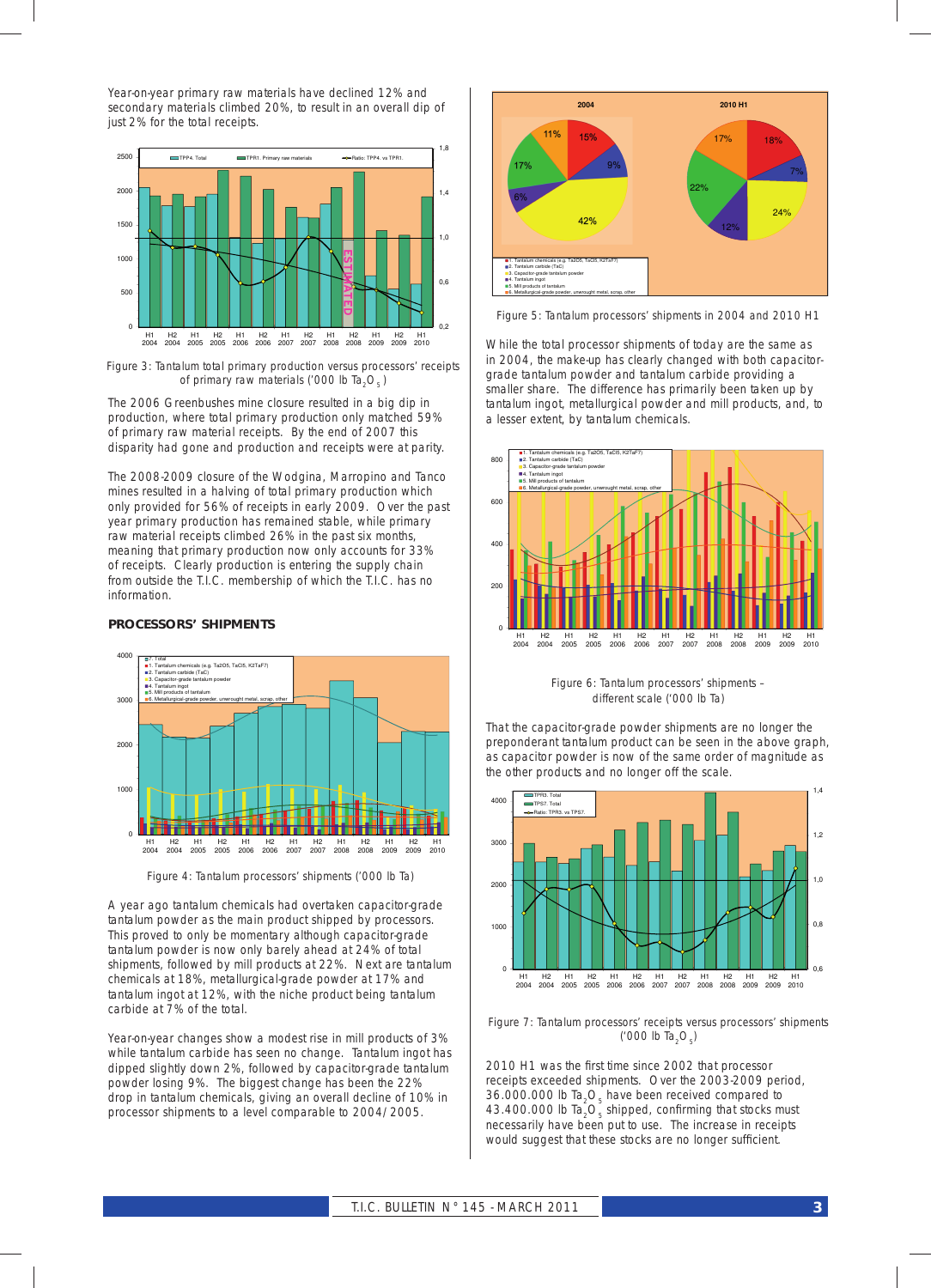

*Figure 8: Tantalum capacitor producers' receipts ('000 lb Ta)*

A year ago, the capacitor producers' receipts of capacitorgrade tantalum powder had fallen by half. Since then, there has been a rapid recovery and levels are nearly back at the peak figure of 2008 H2.

Year-on-year the tantalum powder has increased 7%, wire 24% and the mill products category, albeit a small proportion, has nearly doubled. Overall receipts are up 10%.



*Figure 9: Tantalum processors' shipments of capacitor-grade powder versus capacitor producers' receipts of tantalum powder ('000 lb Ta)*

Up until 2008 there had been a steadily growing surplus of processors' shipments of capacitor-grade tantalum powder, compared with the capacitor producers' receipts of the same. In 2008 H2 this stable situation changed dramatically and processors' powder shipments have been fluctuating around the parity mark with capacitor producers' powder receipts.



*Figure 10: Tantalum capacitor producers' receipts: powder versus wire ('000 lb Ta)*

Last year, a zero-growth trend-line was observed for powder receipts over the previous six years. This six-year trend still continues despite the recent recovery of powder receipts. Wire receipts however show an increase and the ratio of powder to wire continues the long term decreasing trend, in line with the diminishing capacitor form factor.



*Figure 11: Tantalum capacitor consumption (estimated), by world region (millions of units)*

As with capacitor producers' receipts, tantalum capacitor consumption has shown good recovery compared to a year ago. Year-on-year comparison shows Europe has recovered the most with 27%, followed by the Americas with 15%. The 'Rest of the World' recovered 8% while Japan has seen no change. Overall the capacitor consumption has gained 10%.

### *NIOBIUM*

#### **PRIMARY PRODUCTION**



*Figure 12: Niobium primary production ('000 000 lb Nb<sub>2</sub>O<sub>c</sub>)* 

The economic crisis hit the niobium industry earlier than the tantalum industry, as evidenced by the decline already in 2008 H1 and lasting until 2009 H1. Major producer CBMM's projected expansion plans for 2008 had to be put on hold until demand recovered. This recovery has now taken place over the past year.

Year-on-year the primary niobium raw materials have only increased 2%, although if the low point of 2009 H1 is taken as a starting point there have been two solid six-monthly increases of 29% and 24%.

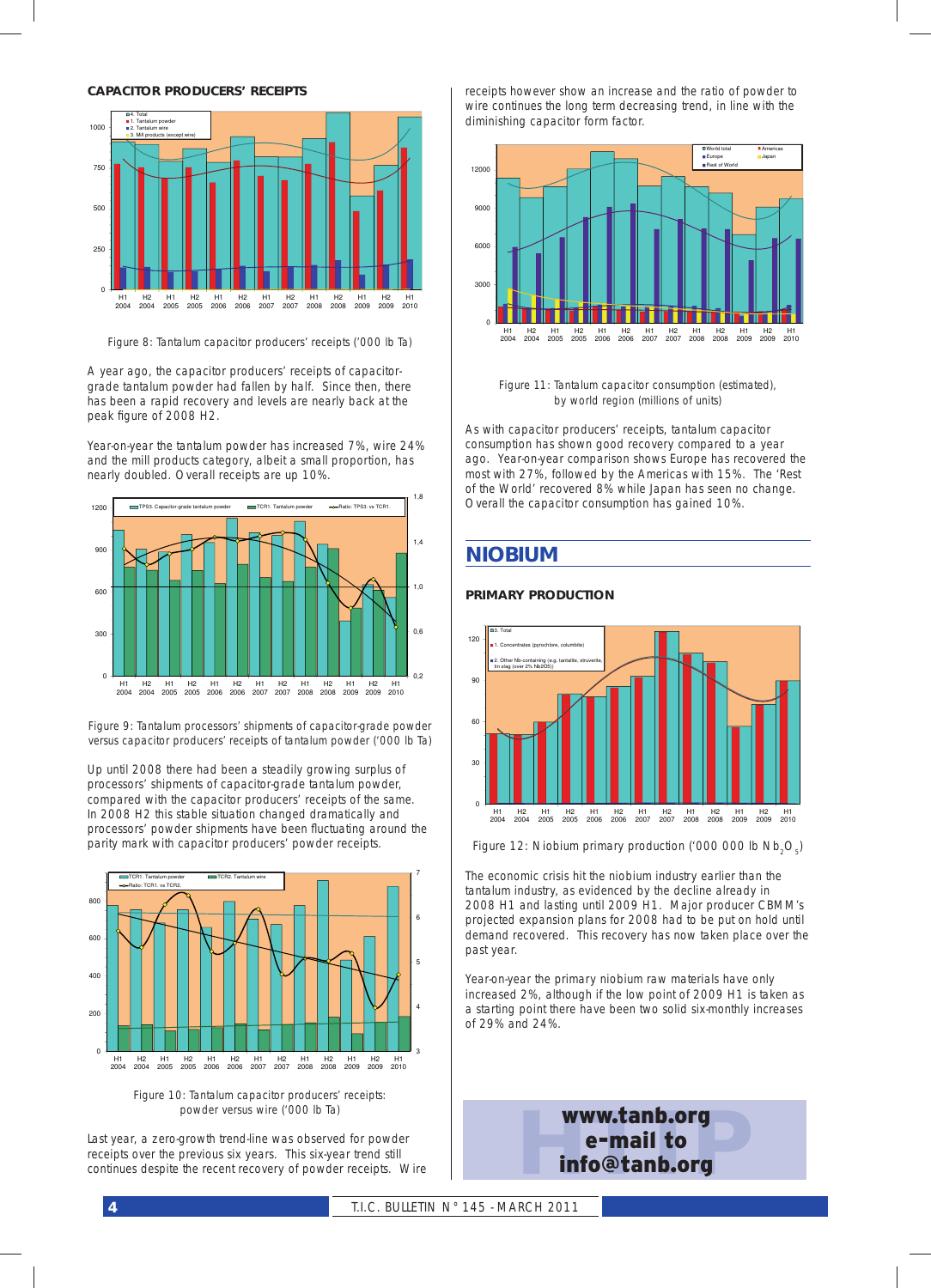#### **PROCESSORS' SHIPMENTS**



*Figure 13: Niobium processors' shipments ('000 000 lb Nb)*





Year-on-year most categories of niobium processors' shipments have seen an increase. The biggest increase has been for niobium chemicals, up 44%. Next are niobium alloys with 27% and HSLA ferro-niobium with 24%, followed by vacuum-grade niobium alloys, still with a healthy 14%. Only niobium metal has seen a decline, down 16%.



*Figure 15: Niobium processors' shipments in 2004 and 2010 H1*

Unlike tantalum, little has changed in the make-up of niobium processor shipments since 2004. HSLA ferro-niobium retains its commanding proportion of 89%, while the remaining 11% are the value added products, where the main change has been a reduction in vacuum-grade niobium alloys taken up by 'ordinary' niobium alloys with a near parity of 2.7% and 2.5% respectively.



While there has generally been a good correlation between supply and demand, production expansion overshot expectations in 2007 H2 and resulted in a 35% oversupply after which production was scaled back. While there was a small deficit in 2009 H2 this was easily balanced in 2010 H1.

### *STATISTICS CONCLUSION*

For tantalum primary production the closure of the three major tantalum concentrate mines in 2008-2009 continues to make itself felt despite the increased production from other mines, leaving production figures at 1996 levels. The past six months have seen a 13% recovery.

Tantalum processors' receipts have been relatively stable over the past six years, varying by +/- 19% from the average, compared with primary production (+/- 53%) and processors' shipments (+/- 26%). The current volume is nearly at 2008 levels, with 2010 H1 showing a remarkable increase of 26% over the previous six months, double the increase in tantalum production figures and resulting in production only meeting a third of the tantalum receipts.

Tantalum processors' shipments are at 2005 levels and with no change over six months earlier. The tantalum ingot category is at a record high and now accounts for 12% of the total shipments.

Tantalum capacitor producers' receipts are very close to the 2008 record levels again, with 2010 H1 and 2009 H2 showing consistent 39% and 32% six-monthly increases respectively.

Niobium primary production is back up to the 2007 H1 / 2006 H2 levels and continues to increase with two back-to-back sixmonthly increases of 28% and 24%.

Niobium processors' shipments are also back up to 2006 H2 levels with 2010 H1 showing a modest increase of 6% on 2009 H2, while the latter jumped 59% from the previous six month period.

### *TRANSPORT PROJECT*

The second topic of this paper is the transport project. Although based on the presentation made in October 2010, updates have been made to reflect the situation in March 2011. The T.I.C.'s work in the field of transport of radioactive materials can be broken down into nine different areas.

#### **1. IAEA**

The International Atomic Energy Agency (IAEA) is the United Nations (UN) agency with the mandate 'to accelerate and enlarge the contribution of atomic energy to peace, health and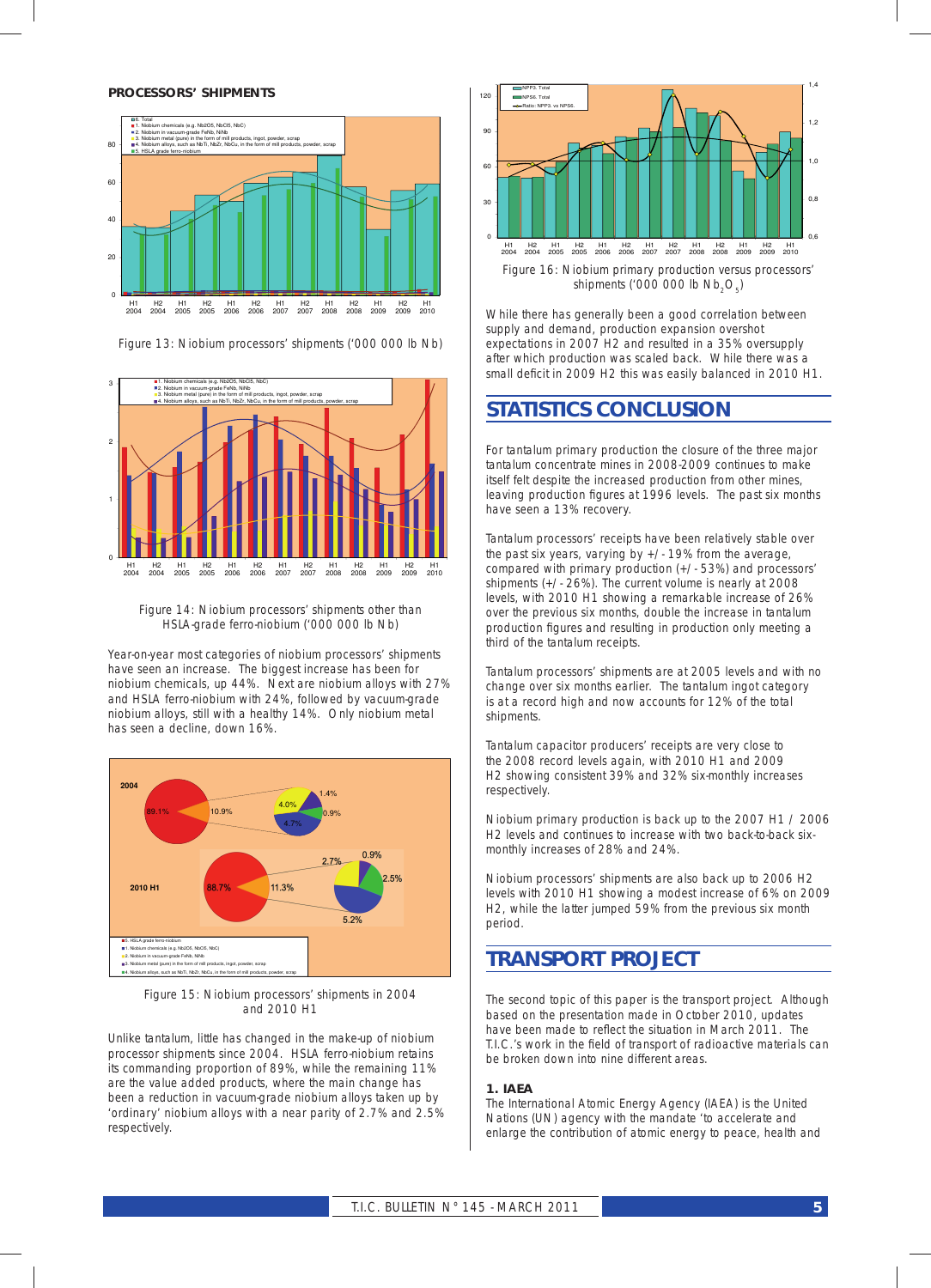prosperity throughout the world', including the authorisation 'to establish or adopt, .... standards of safety for protection of health and minimization of danger to life and property'. Therefore the IAEA is the highest authority tasked with radioactive material transport regulations. The T.I.C.'s co-operation with the IAEA aims to monitor the regulatory developments and where appropriate ensure that the revisions of the regulations take account of the conditions particular to the transport of Naturally Occurring Radioactive Material (NORM) such as tantalite, columbite and tin slag.

#### **2. Regulations**

*IAEA:* The IAEA regulations that govern transport are commonly known by the code TS-R-1 and the latest edition is 2009. They have in recent years undergone a biennial review, however, a 2011 edition has been skipped as there were not sufficient changes to warrant a new issue. Instead, work is underway to produce a revised 2013 edition. Accompanying the TS-R-1 regulations is the guidance material TS-G-1.1 (Rev. 1) from 2008. It is planned that future editions of TS-R-1 will be synchronised with revised editions of the guidance material. The TS-R-1 and TS-G-1.1 documents can be downloaded for free by following the links on www.iaea.org/ publications/index.html.

*United Nations:* The IAEA regulations are only legally binding on the IAEA's own work. For everybody else, TS-R-1 is adopted by the UN in its broader 'Model Regulations' for all dangerous goods, commonly known as the 'orange book'. The UN Model Regulations are in turn incorporated by modal organisations e.g.: • the International Maritime Organization (IMO) and its

- International Maritime Dangerous Goods (IMDG) Code
- the United Nations Economic Commission for Europe (UNECE) and its European Agreement Concerning the International Carriage of Dangerous Goods by Road (ADR), also applied voluntarily by a number of non-European countries and accompanied by related regulations for rail (RID) and inland waterways (ADN).

The ADR and IMDG documents are binding on consignors and consignees of radioactive material, with each document having additional requirements to TS-R-1 as appropriate to the mode of transport. The latest IMDG edition is 2010 and the regulations governing radioactive materials are derived from the 2005 edition of TS-R-1. IMDG comes into effect in 2012 or voluntarily in 2011 by decision of each country's national regulatory authority.

*National:* Finally, each country develops legislation to govern the transport of dangerous goods within its jurisdiction. This legislation is generally based on TS-R-1 and in ideal circumstances TS-R-1 is adopted wholesale with no modification. Unfortunately most countries find it necessary to modify the implementation of TS-R-1 in their legislation, rather than modifying their practices to meet the common international standard. This leads to numerous state variations that considerably increase the complexity of transporting goods, particularly by sea as each shipping route will call at multiple countries and therefore has to meet the requirements of all the countries along that route. These state variations are a major contributing factor to the issue of Delay and Denial of Shipment.

*TRANSSC:* The IAEA body that carries out the regulatory review is called TRANSSC, short for Transport Safety Standards Committee. It meets twice a year, attended by approximately 150 delegates from member states and international organisations, plus additional ad-hoc meetings. The membership is defined for three-year cycles and the 2008-2010 cycle has now ended. The T.I.C. has been attending TRANSSC meetings as an ad-hoc observer and is expecting to be invited to become a full non-governmental observer for the 2011-2013 cycle.

TRANSSC initiates review of the transport regulations and guidance material, by declaring a 120-day period for comment every one

or two years. Outside these periods, no comments are accepted. In 2010 one such period was declared for July-November and the T.I.C. submitted two comments on the TS-R-1 regulations, based on the findings of the Transport Study. These comments received an initial airing at the December TRANSSC meeting and were put forward for further discussion at a future date. TRANSSC members were invited to two further meetings at the beginning of February 2011, neither of which were scheduled to address the T.I.C. comments. Nevertheless the T.I.C. participated in the first of these two meetings that pioneered the use of the internet to operate 'virtually', without the need for travel to Vienna. TRANSSC is next scheduled to meet in plenary in June and the T.I.C. will attend this.

It was TRANSSC that approved the creation of a Coordinated Research Programme (CRP) on the appropriate regulation of NORM transport back in 2005, a CRP that the T.I.C. participated in as part of the Canadian authority's delegation.

**IAEA NORM CRP:** Coordinated Research Programmes (CRP) are a method by which the IAEA stimulates research into the peaceful uses of nuclear energy and makes the results freely available. When the CRP on the 'Appropriate Level of Regulatory Control for the Safe Transport of NORM' was proposed, proposals for studies were submitted by nine countries: Brazil, Canada, France, Germany, Iran, Israel, Romania, UK and USA, of which the Canadian proposal was actually a T.I.C. study begun in 2004 and then nearly completed. As non-governmental organisations can not submit studies directly, the Canadian authorities kindly agreed to submit that of the T.I.C.

The CRP held a preparatory meeting in November 2006 to examine the general background and each participant's proposal for research. CRPs normally meet three times and these were held in April 2007, February 2008, and November 2009. A final CRP report was drafted during 2010 and is now due to undergo review within the IAEA processes.

#### **3. T.I.C. Transport Study**

In 2004 the T.I.C. commissioned a study into the transport of tantalite and tin slag (collectively described as tantalum raw materials), which was completed in April 2007. The main objectives of this study were to determine the radiological characteristics of these materials and to evaluate the potential radiological exposures associated with normal transport and in the event of an accidental spill. The study was carried out by SENES Consultants Limited (SENES), with support from a number of T.I.C. member companies for the analysis and gamma radiation surveys. A copy of the full report is available upon request.

The key finding was that the current transport of tantalum raw materials is safe for transport workers and members of the public. Further, the report supports the application of a higher exemption value than that currently imposed by the IAEA regulations TS-R-1. On the basis of allowing for the possibility of other transport-related exposures from exempted materials, in order to derive a proposed future exemption level the annual dose constraint for transport of tantalum raw materials might be limited to a third of the internationally accepted dose limit of 1 mSv/y for non-radiation workers, leading to a potential dose constraint of 0.3 mSv/y. Based then on the conservative dose calculations in the report, a potential exemption value of 30 Bq/g (U-238 + Th-232) would result in doses unlikely to exceed 0.3 mSv/y to the most exposed transport workers; on this basis an exemption value of at least 30 Bq/g is considered appropriate for the transport of tantalum raw materials.

#### **4. General Conference**

This annual meeting of the 151 Member States of the IAEA gathers Ministers and Regulators from around the world. The T.I.C. attended in September 2010 and gave a short presentation on the issue of delay and denial of shipment to a break-out meeting on security of supply, together with a delegate from the International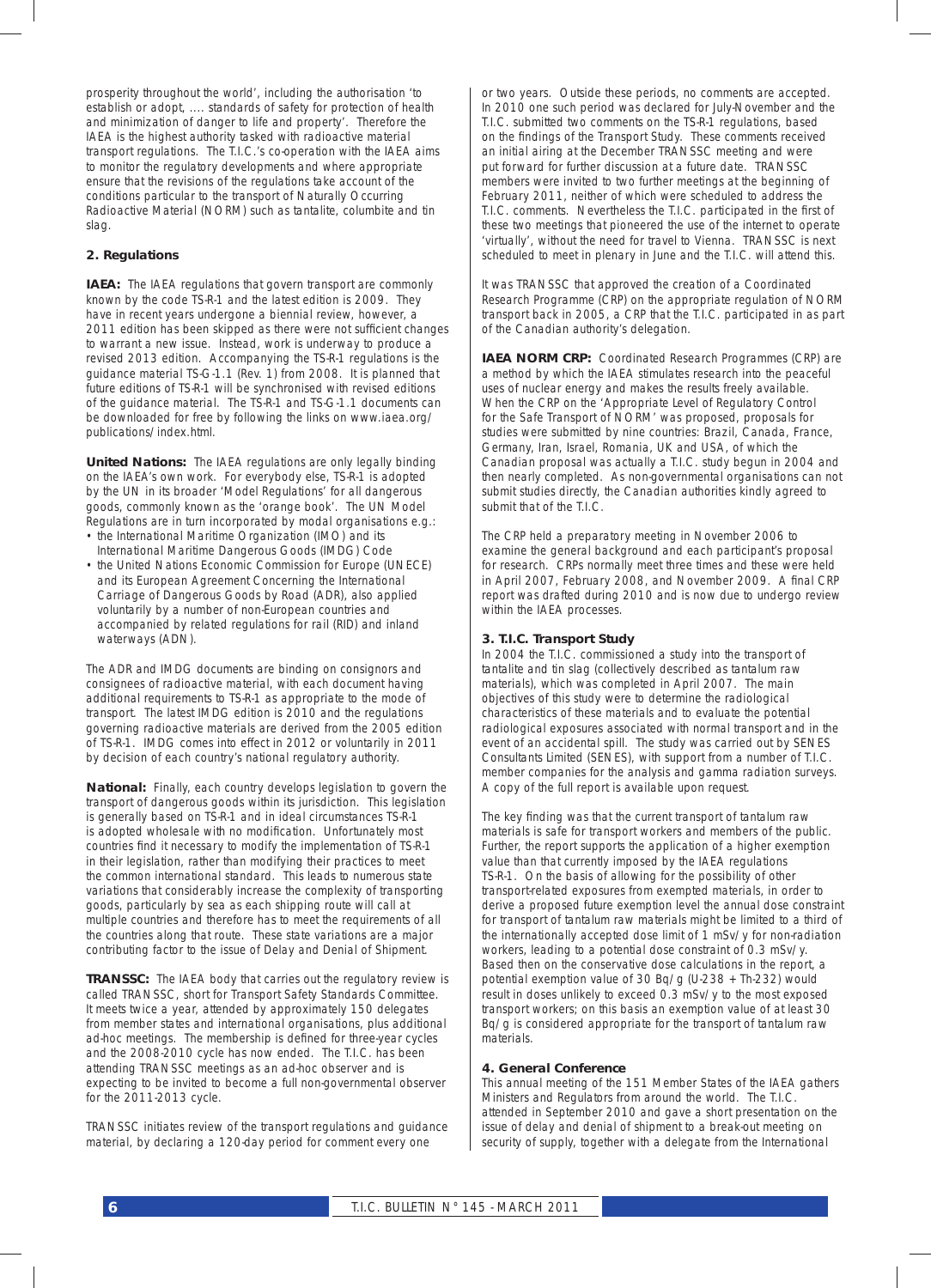Source Suppliers and Producers Association (ISSPA). It was an excellent opportunity to meet the senior regulators from countries where delay and denial has been a problem. The General Conference is held every year and the T.I.C. intends to continue this useful attendance.

#### **5. PATRAM 2010 and other Major Conferences**

The triennial series of conferences on Packaging and Transport of Radioactive Materials (PATRAM) was attended by the T.I.C. in 2004 and 2007, however 2010 was scheduled for the same week as the T.I.C. General Assembly at Lake Tahoe. More space and time than ever was to be devoted to the issue of Delay and Denial of Shipment. At this time there is still no information available on how to obtain a copy of the proceedings, although the final programme including all abstracts can be downloaded from www.patram2010.org/ P10Programme (see in particular sessions P1 and T27). The next PATRAM will take place in San Francisco on 18-23 August 2013.

The IAEA has announced a follow-up to the first IAEA Transport Conference that took place in Vienna in 2003 and attracted over 500 delegates. This second conference is set for 17-21 October 2011. As these dates overlap with the T.I.C.'s General Assembly in Almaty, the T.I.C. will not be able to attend all of this conference.

#### **6. Delay and Denial of Shipment**

#### *International Steering Committee on Delay and Denial of Shipment (ISC-DOS)*

In May 2006 the IAEA held a meeting to discuss the emerging issue of Delay and Denial of Shipment. This was attended by the T.I.C. where we supported and helped define the structure of the future ISC-DOS. It held its first meeting in November 2006, composed of a number of UN organisations, IAEA member states and industry associations, tasked with developing a co-ordinated international work plan. Since then meetings have been held once a year and the T.I.C. has always been in attendance.

The Committee is headed by a triumvirate of a Chair and two Deputy Chairs, selecting one each from a regulatory authority, a regional network and an industry organisation. Each year the incumbent Chair steps down and the two Deputy Chairs move up, making room for another Deputy Chair to be elected by the Committee. The IAEA Secretariat supports the work of the Committee and together, the Chairs and the Secretariat form the Management Team which holds monthly conference calls. At the last meeting in February 2010, the T.I.C. was invited to become Deputy Chair and is now part of the Management Team. Looking ahead, the T.I.C. will be responsible for chairing the Committee's work during 2012-2013; incidentally 2013 is the target year set by the IAEA by which time the issue of delay and denial should be reduced to a level handled regionally.

#### *Regional Networks: Latin America, Mediterranean, Asia, Africa, Europe*

To better handle the Committee's work, the work programme is subdivided regionally. The first Regional Network was set up in Latin America in 2007. Other Regional Networks were then formed in the following years. The Regional Networks facilitate the exchange of information and make it easier for people to attend meetings that are of relevance to them. It also allows for meetings to be held in languages other than English and to prepare translations of useful documents e.g. the delay/denial reporting form. Follow-up Regional Network workshops have been scheduled for 18-19 April in Vienna for the benefit of gathering all the regional groups under one roof.

Supporting both the Regional Networks and the ISC-DOS directly, are the National Focal Points (NFP) of which each country is to nominate one to address all issues related to DOS. To date 65 states have designated NFPs and a new letter is to be issued by the IAEA to re-nominate the NFPs and encourage those countries that haven't yet nominated one to do so. NFPs will be nominated with

a three-year mandate in order to assure states that this is not an indefinite commitment

Although not a Regional Network workshop, a related meeting focusing on Training has been scheduled to take place in Panama in June. Interested parties may contact the T.I.C. or the IAEA Transport Unit for further details.

#### *Denial Reports Database*

Reports of transport difficulties have built up over time, demonstrating how the ability to cost-effectively transport radioactive materials is affected. In order to better understand this problem and be able to tackle the key causes, factual information is required. Shared among T.I.C. members is a wealth of experience in delays and denials: it can not be understated how important it is for the members to share their experience in order that a fuller picture can emerge. The ISC-DOS is a unique vehicle and opportunity for the T.I.C. members to help themselves; if insufficient information is received to resolve delay/denial, the industry will only have itself to blame. The Committee recognises that there is no accurate measure of the nature and extent of the problem. To this end the IMO led the way in March 2007 with the creation of a database for collecting information on delay and denial of shipment, which was later shared with the IAEA and ICAO (International Civil Aviation Organization) Secretariats. As of January 2011 it has recorded 228 reports. Of these, the T.I.C. has contributed nearly 60, of which 41 are still considered 'active'. Nevertheless it is believed that the true extent of denial is still hidden. This is partly because industry continues to find sub-optimal, costly and time consuming solutions to transport radioactive materials. In addition to economic and social consequences, alternative longer journeys add complexity and cost as well as a potentially increased safety risk.

A big thank you is due to all those who have submitted delay/ denial reports to date. It is important that more reports for tantalum raw materials are received in order that the problems particular to our industry are taken seriously and that the details of the denials are kept up to date. Hence, members should continue to report all instances.

In September 2009 the NFPs were given access to the database in order that they could analyse and resolve the problems listed. Despite confidentiality agreements, there was concern by some parties over the control of commercially sensitive information. Therefore, in February 2010 access was again restricted to designated people from the IAEA, the ICAO and the IMO.

The ISC-DOS is preparing to notify the relevant Permanent Missions at the IAEA (the representatives of the Member States) of the denial issues in their countries that are of a regulatory nature. The aim is to bring attention to variations between national and international regulations and to seek a better understanding and justification for these variations, in order that improved regulatory harmonisation might be applied.

#### *Resources: fact sheets, IMO e-training package, communication toolbox, website*

- Fact Sheets were developed early on and are available on request.
- Work on a dedicated website continues and the T.I.C. has been helping draft fresh material; some T.I.C. members have provided photographs which may be used to demonstrate the uses of tantalum.
- A free e-learning package for self-training in Class 7 transport has been made available by the IMO; register on www.class7elearning.com in order to use this.
- Further information and tools can be found on www-ns.iaea.org/ tech-areas/radiation-safety/denial-of-shipment.asp?s=3 , clicking on the link 'Tools for NFPs' under the heading 'Resources'.

In addition to the above resources, work continues on developing a Communication Campaign. Two meetings were scheduled